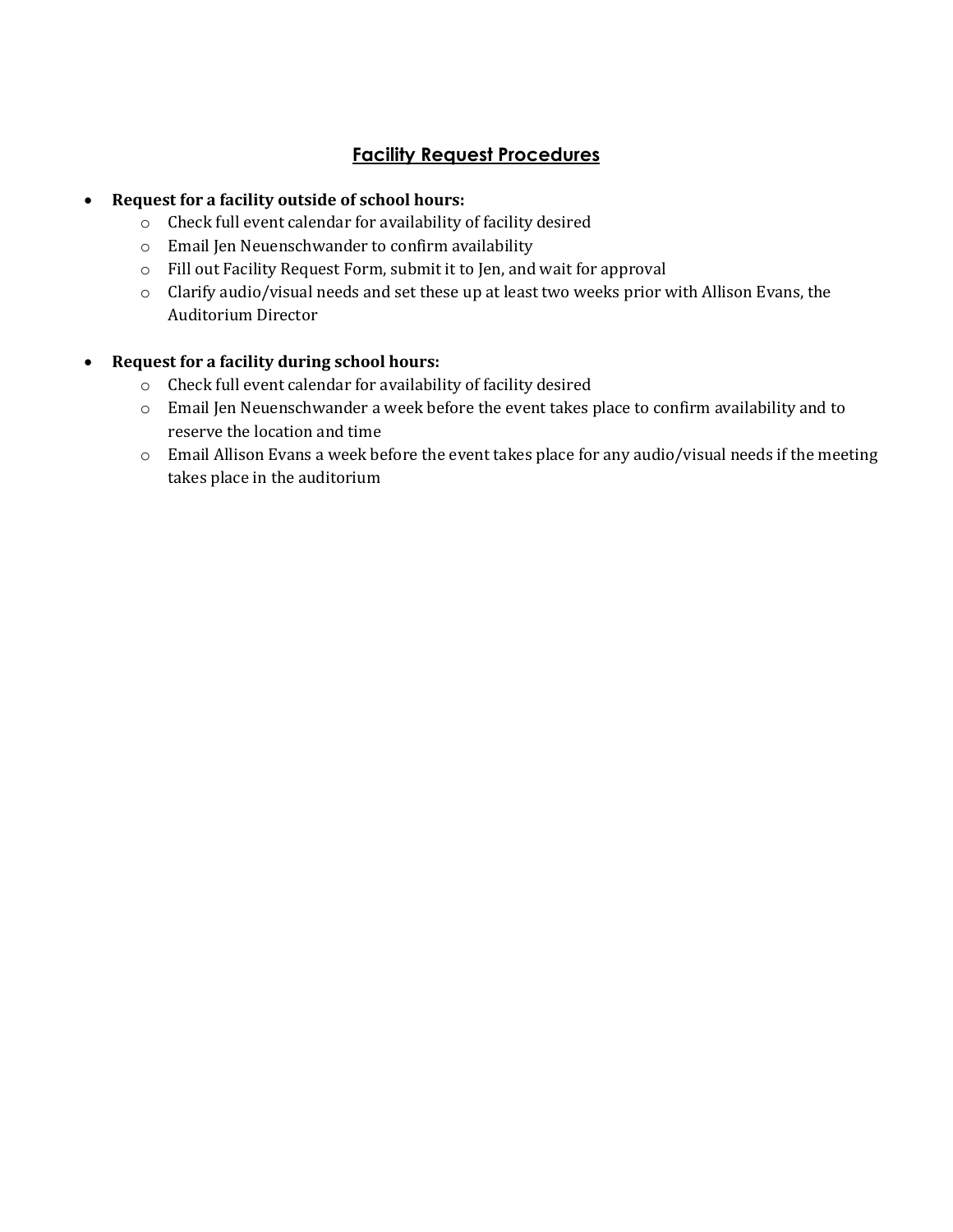## **SOUTH ADAMS SCHOOL DISTRICT Application for Use of School Facilities/Equipment**

(revised May 10, 2016; Policy 7510)

|                                                                                 |                        | Today's Date___________ |    |
|---------------------------------------------------------------------------------|------------------------|-------------------------|----|
|                                                                                 |                        |                         |    |
|                                                                                 |                        |                         |    |
|                                                                                 |                        |                         |    |
|                                                                                 |                        |                         |    |
|                                                                                 | Admission Charged? Yes |                         | No |
|                                                                                 |                        |                         |    |
| ** School board approval required for Sundays, holidays, and/or frequent usage. |                        |                         |    |

5. Anticipated size of group For groups in excess of 150 people, the facility fee will be 150% of the below fees.

6. Facilities Desired (write set-up information/requests within the chart below):

**\*Custodial hourly fee of \$25 per hour if facility usage is not during regular working hours.**

|                                                                                                                                                                         | racioara: noang 100 or 420 por noan intaointy acago io not aanny rogalar working noarch                                                                                                                                                                                                                                         |                                                                                                                                                                                                                                                                                                                                                                                        |
|-------------------------------------------------------------------------------------------------------------------------------------------------------------------------|---------------------------------------------------------------------------------------------------------------------------------------------------------------------------------------------------------------------------------------------------------------------------------------------------------------------------------|----------------------------------------------------------------------------------------------------------------------------------------------------------------------------------------------------------------------------------------------------------------------------------------------------------------------------------------------------------------------------------------|
| <b>Groups</b>                                                                                                                                                           | A<br>SA sponsored organizations (Clubs, Athletic Teams, Music<br>Groups, Music/Athletic Boosters, PTO) Alumni Groups,<br>Campus Life, Voting, Off season activities run by SA<br>coaches, non-school sponsored athletic teams out of<br>season approved by AD, Scouts, 4-H,<br>Group A is exempt from frequent use restriction. | B<br>Non-Profit Groups, Civic Groups, Service Organizations,<br>Gov. Functions (eg. Rotary), Churches for special<br>meetings, Church Leagues, local private schools,<br>AAU/Club ball run by non-SA coaches involving students<br>outside the corporation or combination of S.A. students<br>and outside students and AD/coach approved,<br>Businesses, Private Groups or Individuals |
| 1. Classrooms                                                                                                                                                           | No Charge                                                                                                                                                                                                                                                                                                                       | \$20 first hour<br>\$10 each additional hour                                                                                                                                                                                                                                                                                                                                           |
| 2. HS Library &<br>Surrounding<br>Classrooms                                                                                                                            | No Charge                                                                                                                                                                                                                                                                                                                       | \$60 first hour<br>\$30 each additional hour                                                                                                                                                                                                                                                                                                                                           |
| 3. Elementary Gym<br>Middle School Gym<br>HS Gym                                                                                                                        | No Charge                                                                                                                                                                                                                                                                                                                       | \$50 first hour<br>\$25 each additional hour<br>HS Gym \$60 first hour; \$30 each additional hour<br>PA System - additional \$15 per event                                                                                                                                                                                                                                             |
| 4. Auditorium<br>(PA & lighting systems<br>use subject to<br>Auditorium Director's<br>approval)                                                                         | No Charge                                                                                                                                                                                                                                                                                                                       | \$70 first hour<br>\$35 each additional hour<br>PA & Lighting System - additional \$20 per hour                                                                                                                                                                                                                                                                                        |
| 5. Pool<br><b>Certified Life Guards</b><br>are required at renter's<br>expense. Renter is<br>responsible to provide<br>copies of life guards'<br>licenses to AD office. | No Charge<br><b>Life Guard Requirements</b><br>1-20 swimmers-1 quard<br>21-60 - 2 guards<br>61-99 - 3 guards                                                                                                                                                                                                                    | \$75 for maximum of 2 hours<br>Baptisms - \$35<br><b>Life Guard Requirements</b><br>1-20 swimmers-1 guard<br>$21-60 - 2$ guards<br>61-99 - 3 guards                                                                                                                                                                                                                                    |
| 6. Cafeteria                                                                                                                                                            | No Charge                                                                                                                                                                                                                                                                                                                       | \$50 first hour<br>\$25 each additional hour<br>Change tables and chairs - additional \$45 per event                                                                                                                                                                                                                                                                                   |
| 7. Cafeteria<br>With Kitchen Use                                                                                                                                        | No Charge                                                                                                                                                                                                                                                                                                                       | As above plus \$25 per hour for each cafeteria employee                                                                                                                                                                                                                                                                                                                                |
| 8. Commons                                                                                                                                                              | No Charge                                                                                                                                                                                                                                                                                                                       | \$50 first hour<br>\$25 each additional hour                                                                                                                                                                                                                                                                                                                                           |